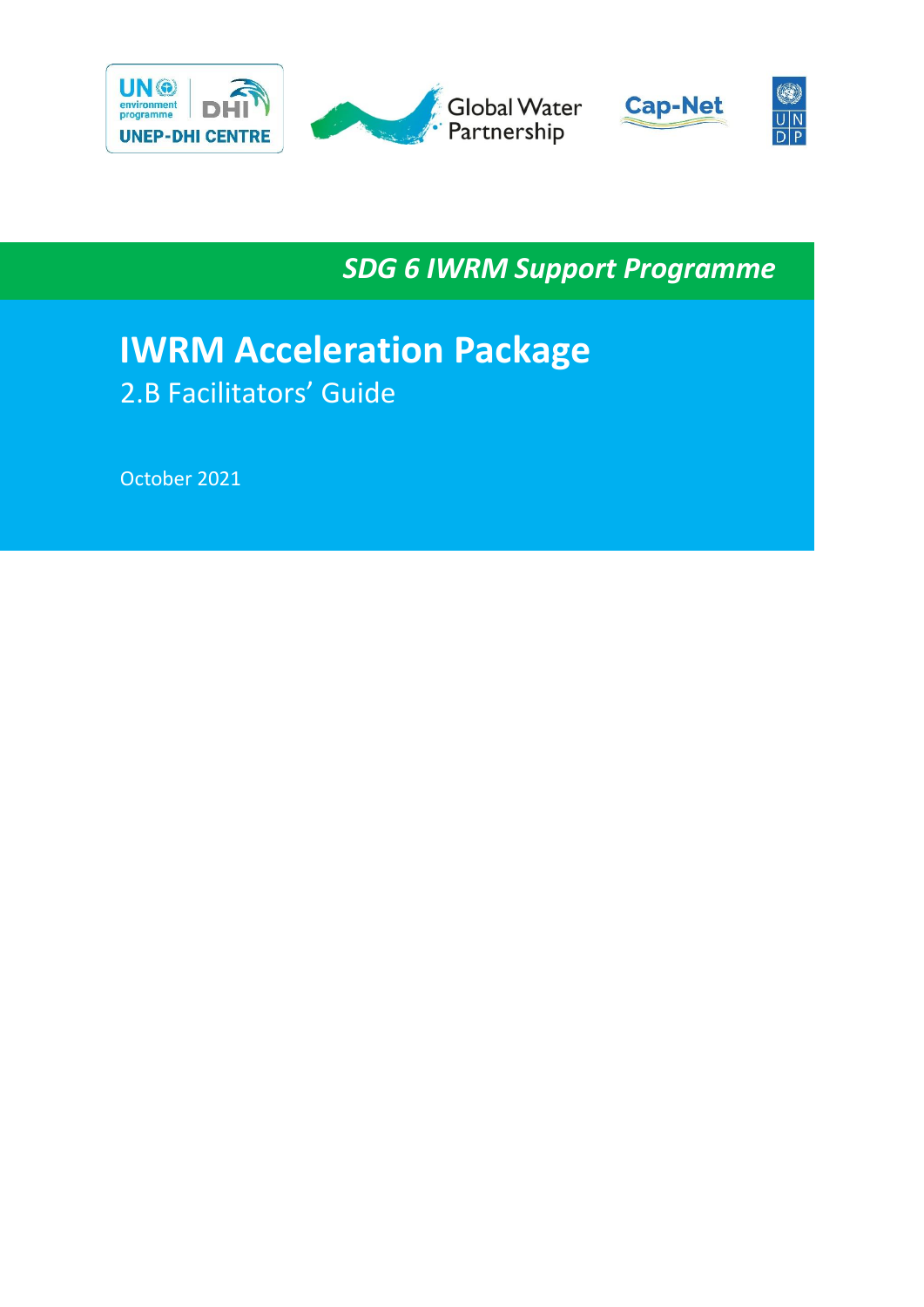## **Purpose of this document**

This document is part of an overall [Acceleration Package](https://www.gwp.org/en/sdg6support/consultations/where-we-need-to-go/acceleration-package/) for Stage 2 of the SDG 6 IWRM Support Programme. Please refer to document *2A. Stage 2 Process Description*, for more details on Stage 2 and the resulting IWRM Action Plan, which is the main output of Stage 2. To contribute to this output, the Support Programme may hire a facilitator who will follow the process to its successful completion<sup>1</sup>. This document is intended to guide the activity of that facilitator, suggesting some techniques that may be used to be customised according to the country's circumstances. This document may be an annexe to the contract used to hire the facilitator.

This document is supplemented by the Action Planning course offered on the Cap-Net Virtual Campus, which will be online by the end of 2021. To access the course, or for any support required on the Stage 2 process, please write to [sdg6iwrmsp@gwp.org.](mailto:sdg6iwrmsp@gwp.org)

## **Suggested Terms of Reference for the process facilitator**

## **Objective:**

The output of Stage 2 is a stakeholder-endorsed and time-bound IWRM Action Plan endorsed by the relevant national anchor institution(s). The facilitator's role in this process is to assist, with the relevant GWP team, the anchor institution(s) and relevant stakeholders to co-design the IWRM Action Plan. To achieve this objective, the facilitator should follow the Stage 2 process as described in document *2A. Stage 2 Process Description*. The relevant GWP team, be it a Regional Water Partnership (RWP), a Country Water Partnership (CWP), or a group of GWP partners, will designate a representative to supervise the facilitator's activities.

Multi-stakeholder input in this process is organised in a series of consultations that can take various forms. These consultations aim to agree on a shared list of water-related challenges and a related list of priority actions to contribute to solving the challenges, which should be included in the draft IWRM Action Plan. As the Action Plan is finalised and endorsed by the government and relevant partners, the facilitator should oversee the follow-up with the anchor institution(s), the relevant GWP office, and other key stakeholders until the successful conclusion of Stage 2.

What follows is a suggested set of deliverables, profile, timeline and list of detailed tasks for the facilitator at each step of Stage 2. This is a starting point that each country may customise according to its circumstances. Countries can, therefore, freely add to or take away from what follows to meet their needs.

### **Tentative timeline**

There is no precise global timeframe set for implementing Stage 2 as this will be defined by needs and circumstances in each country. However, it is anticipated that Stage 2 may be completed over 6-9 months. An indicative timeline for this process can be found in document *2A Stage 2 Process Description*. Please note that the facilitator may potentially be hired for a shorter period than the overall duration of Stage 2. The total number of workdays depends on the context and the agreement with the RWP or CWP. In the past, facilitators have devoted between 30 and 60 work days to deliver their Terms of References (ToRs).

 $1$  Other additional consultants may also be necessary to achieve the desired results of Stage 2, working in collaboration with the facilitator.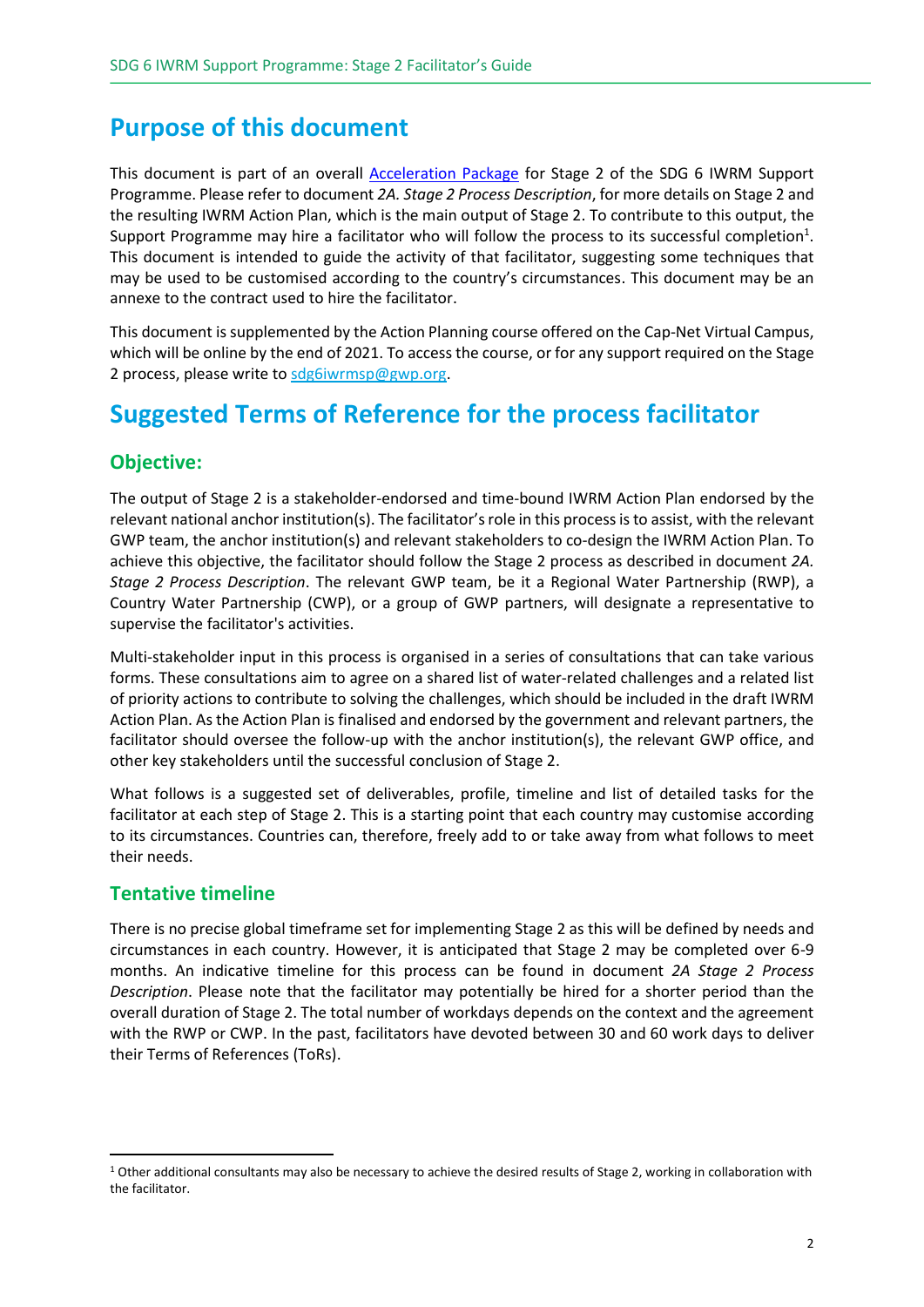### **Deliverables**

- 1. Draft a detailed definition of the consultation process, including the proposed agenda of inperson or virtual consultations, means of capturing all suggested IWRM actions, and draft a list of stakeholders to be invited. Finalise the versions taking into account the input of the task force and the anchor institution(s).
- 2. Draft a baseline document summarising the main challenges (and preliminary identification of opportunities) related to enhancing IWRM, based on the input mentioned in document 2A. *Stage 2 Process Description*. The optional *Template Baseline Action Rationale Document (BARD)* may be used for this purpose. Finalise the versions taking into account the input of the task force and the anchor institution(s).
- 3. A summary of the first consultation, including prioritised water-related challenges and all related suggestions from participants for potential IWRM actions.
- 4. Updated agenda for subsequent consultations, taking into account the input from the first consultation.
- 5. A summary of the second consultation, including a summary of all prioritised IWRM actions.
- 6. A draft IWRM Action Plan, following the document *2E. SDG 6 IWRM Action Plan Outline*. The Action Plan should be produced in the preferred language of the country. A brief executive summary in English should be produced.
- 7. A final IWRM Action Plan, attending to all comments made on the draft version.
- 8. A final deliverable with editable electronic versions of all the materials generated during the consultancy, following the instructions in document *2A. Stage 2 Process Description*.

### **Facilitator's role in the** *preparation* **sub-stage:**

- 1. Review in detail the guidance provided in the Acceleration Package and complete the online course on IWRM Action Planning, showing proof of completion (please see *2A. Stage 2 Process Description* for more information on the course)
- 2. Liaise with the designated GWP representative to contribute to the detailed definition of the consultation process, including potential ownership of the process, timeframe, suggested focus, methods to be employed, stakeholder composition, a draft agenda for the consultation(s) (see Annexe 1 for a template), working language(s), the venue(s) or platform and date(s) of consultation(s), a list of participants to be invited to take part in the process, taking into account criteria of sectoral, gender, age and other forms of diversity, $^2$  and considering the available resources, current circumstances of the country and common engagement mechanisms and any other relevant topic *(deliverable 1)*.
- 3. Draft a baseline document for discussion at the workshop, identifying the most pressing waterrelated challenges and possible solutions (*deliverable 2*). A list of primary pre-reading material can be found in document *2A. Stage 2 Process Description.*
- 4. Ensure that the invitation and the pre-reading materials (including the baseline document) are sent to all participants sufficiently in advance to facilitate their effective participation in the process. The time between the invitation being sent out and the holding of the process may vary from country to country. However, in general, the invitation should be sent to participants no later than two weeks before any event.
- 5. If needed and appropriate, individual consultations with key stakeholders and/or particularly marginalised groups may be held outside formal consultations to prepare appropriately for group conversations, align expectations and ensure as level a playing field as possible.

<sup>2</sup> Using document *2C. Guidelines for participation and inclusion*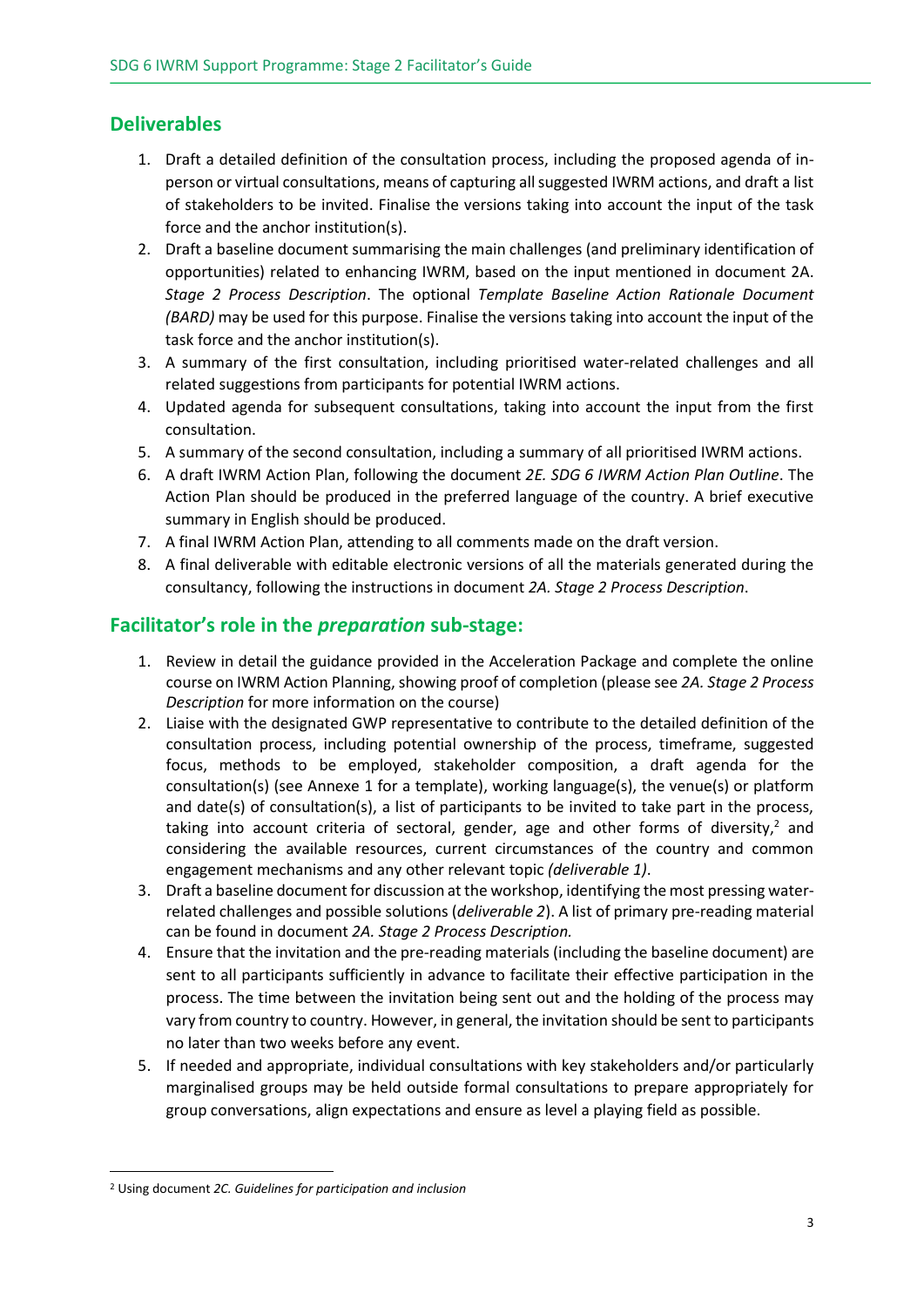6. Share *deliverable 2* with the SDG 6 IWRM Support Programme, with the possibility of a first meeting being held with the global team to provide feedback on progress.

### **Facilitator's role in the** *consultation and co-development* **sub-stage**

- 1. Prepare for, facilitate and follow-up on the consultations (as well as the task force meetings), under the lead of the anchor institution(s), and in coordination with the designated representative of GWP.
- 2. Identify clear roles and responsibilities between participants and organisers, referring to the elements needed to complete the Action Plan as outlined in document *2E. SDG 6 IWRM Action Plan Outline* (e.g. timeline, targets for each action, prospective funding sources, monitoring framework, etc.).
- 3. Ensure that all comments made during the consultations are duly noted. While notetaking may not be directly the facilitator's responsibility, the facilitator should ensure that this task is appropriately completed, especially if several parallel conversations occur. A recording of the conversation may be necessary for this purpose.
- 4. Produce summaries of each consultation, including all suggested IWRM actions from the first consultation *(deliverable 3)* and all prioritised actions from the second one (*deliverable 5)*.
- 5. During consultations, keep track of time to ensure that the conversations results in relevant and valuable conclusions, ensuring that all participants' perspectives are heard and taken into account, and that agreement is reached on clear decisions and next steps, including roles, responsibilities, follow-up actions and agreed deadlines.
- 6. Based on the first consultation, propose and broker an agreement on the precise means of prioritising actions to reach a consensual shortlist during subsequent consultation(s) and update the agenda for the second consultation *(deliverable 4).*
- 7. Produce and circulate the draft IWRM Action Plan and other key documents resulting from the consultations, in close collaboration with the task force and the SDG 6 IWRM Support Programme *(deliverable 6)*, with the possibility of a meeting being held with the global team of the SDG 6 IWRM Support Programme to review progress.
- 8. Finalise the IWRM Action Plan based on the feedback received and present it to the task force for formal approval *(deliverable 7)*.
- 9. Request participants to fill in, and organise the completion of, the evaluation forms (see Annexe 2).

### **Facilitator's role in the** *formalisation* **sub-stage**

- 1. Facilitate the Stage 2 formalisation process in support of the task force, encouraging buy-in for the Action Plan.
- 2. Ensure clarity on follow-up actions with the task force.
- 3. Deliver a final package of all the materials generated during the consultancy to the designated representative of GWP *(deliverable 8)*.

### **Profile of the facilitator**

- The facilitator should be well versed in the political, socioeconomic and environmental context of the country in question.
- They should speak and write fluently the country's main language and have an acceptable level of written and spoken English.
- Relevant advanced university degree in topics related to the scope of the consultancy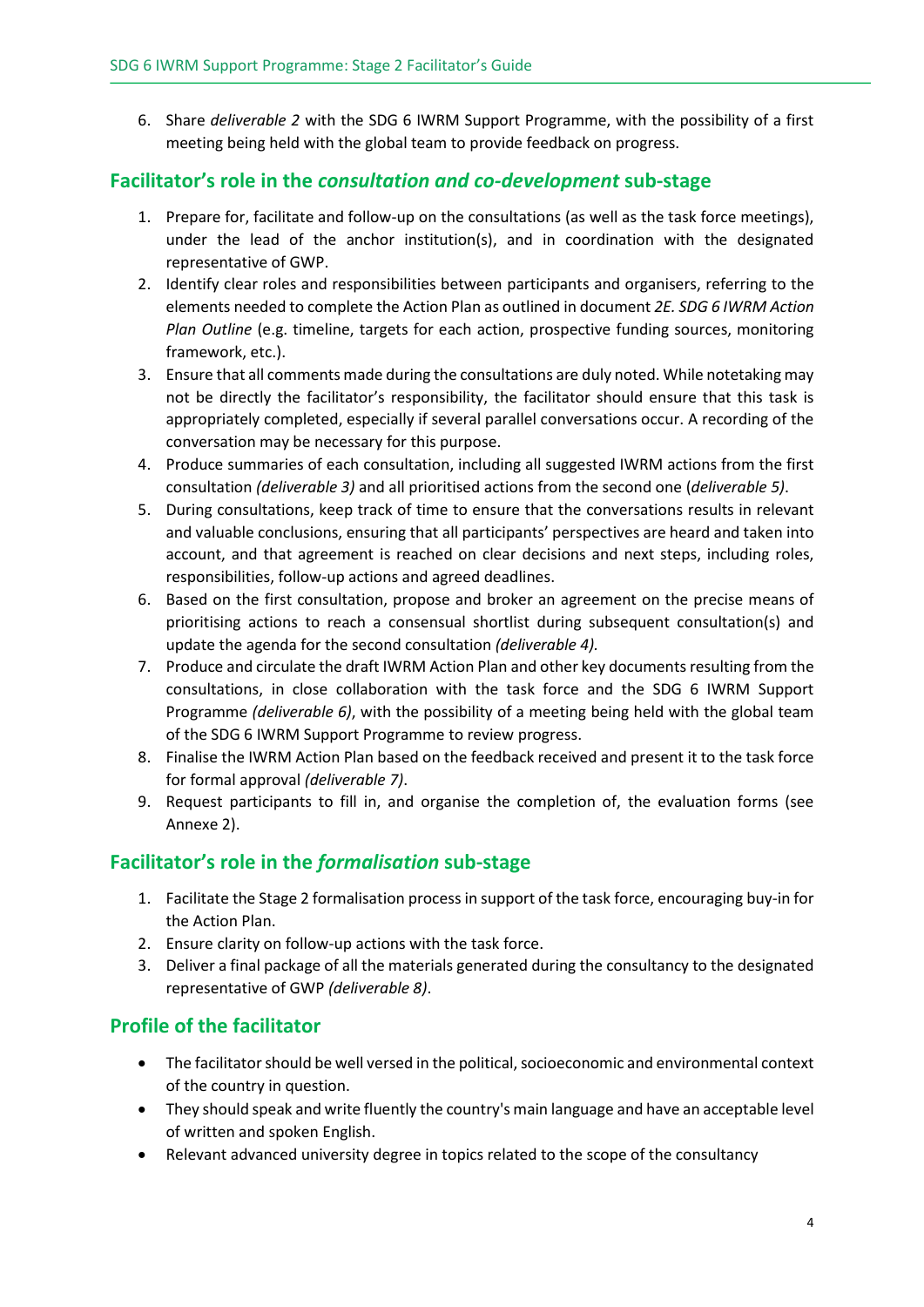- Minimum 10 years' experience within or interfacing with water resources management, working at both a technical and governance level.
- Demonstrated experience in working within the framework of the SDGs.
- Solid experience in water-related programme development, strategic planning, objective setting within a logical framework and multi-stakeholder facilitation.
- If parts of the consultation process are to be held virtually, the facilitator should ideally have experience facilitating online meetings and be familiar with best practices in this field. Among other things, they should be aware of appropriate platforms, software and strategies to maximise the effectiveness of virtual processes.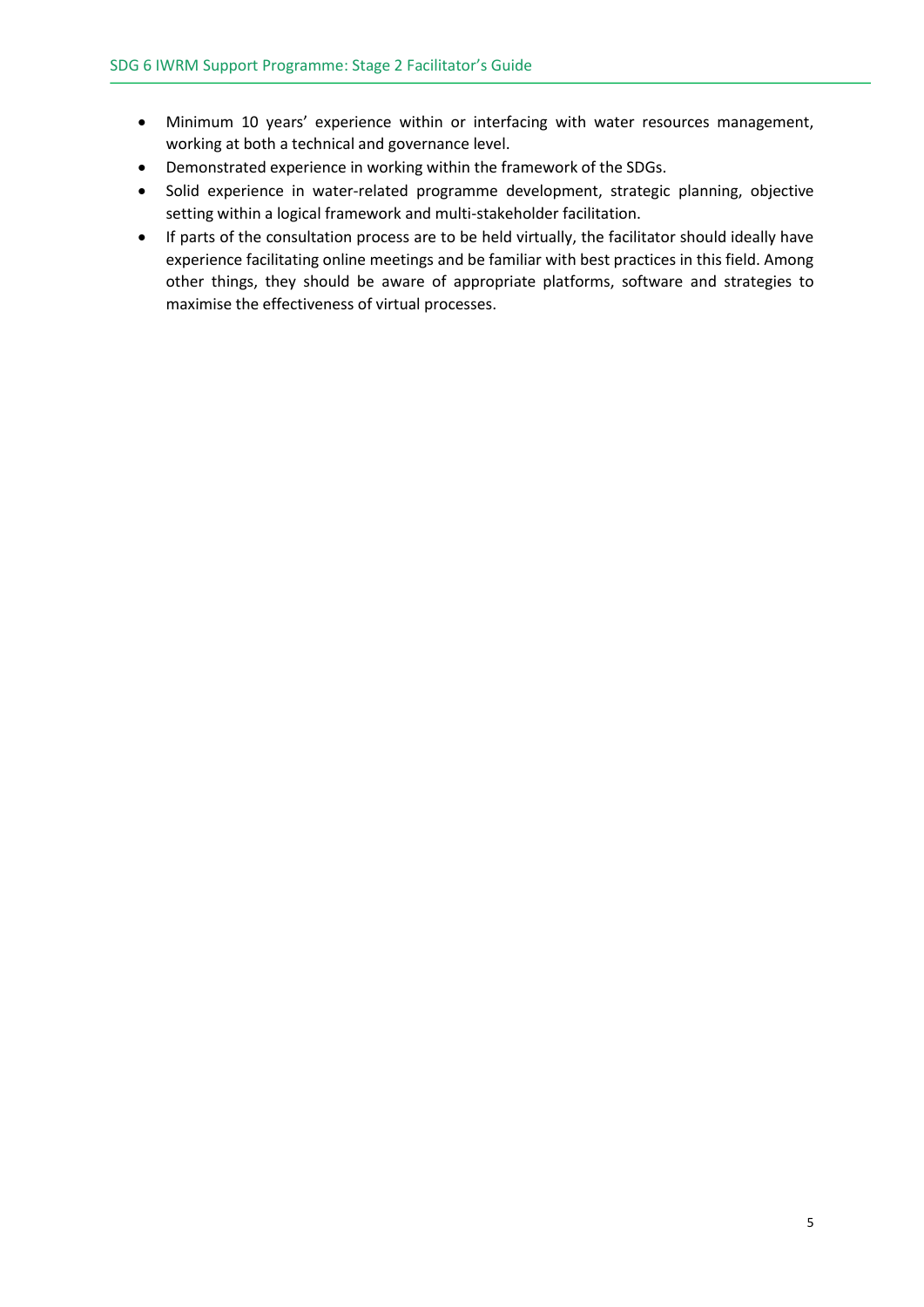## **Annexe 1: Template for the first Consultation Process definition and Agenda**

*Parts in italics are intended for guidance only and should be deleted after completing the template.*

*[The concept note should include the logos of the convening organisations]*

### **First consultation on the development of an SDG IWRM Action Plan Date** and Venue

#### **1. Background**

Within the context of the *National Strategy* [Specify Name], the Government of [specify the name of the country], through [specify the name of the lead organisation] is organising a consultation on the development of an Integrated Water Resources Management (IWRM) Action Plan, within the context of the Sustainable Development Goals (SDGs). This activity is assisted by the [SDG 6 IWRM](https://www.gwp.org/en/sdg6support/) Support [Programme,](https://www.gwp.org/en/sdg6support/) which is designed to assist countries in achieving a focused and coordinated approach to the monitoring and implementation of SDG Target 6.5 (implement IWRM at all levels by 2030) as measured through indicator 6.5.1. The overall objective of the Support Programme is the advancement of IWRM to foster the water-related improvements that will result in a tangible and sustainable impact on the ground. Such impact manifests itself through progress towards the other SDG 6 targets and broader water-related goals.

This consultation is a follow-up of the national consultation carried out on **(date)** on the current status of IWRM in [Name of the country] through a 33-question survey discussed, evaluated and reported to UN-Water. The results of this consultation can be found in the following document: link, and at the national level Link, and show the main challenges [Name of the country] is facing in terms of IWRM.

#### **2. Objectives of the consultation**

The main objective of the consultation is to identify and formulate priority actions that serve as appropriate responses to water resources management challenges, based on sector needs, national priorities, institutional and financial capacity, as well as on the survey results mentioned above. These actions should constitute an investment portfolio for the country to both invest in and attract additional financial support for the coming years.

In order to optimise ownership of the responses formulated during the consultation, a blend of partners representing national government agencies, civil society, universities, non-governmental organisations, the private sector and the donor community are invited to participate in defining the parameters and content of a first draft Action Plan.

The specific objectives of the consultation are:

- 1. To reach broad agreement on the process to be followed
- 2. To discuss and prioritise key water-related challenges
- 3. To brainstorm on possible interventions in response to the water-related challenges
- 4. To agree on the next steps, roles and timing

#### **3. Tentative agenda**

*The final agenda for each consultation will be country- and context-specific. However, the focus should be placed on a process that will generate progress towards overall Stage 2 objectives. Some of the basic elements likely to be incorporated into the agenda for the first consultation include:* 

1. Welcome and purpose of the consultation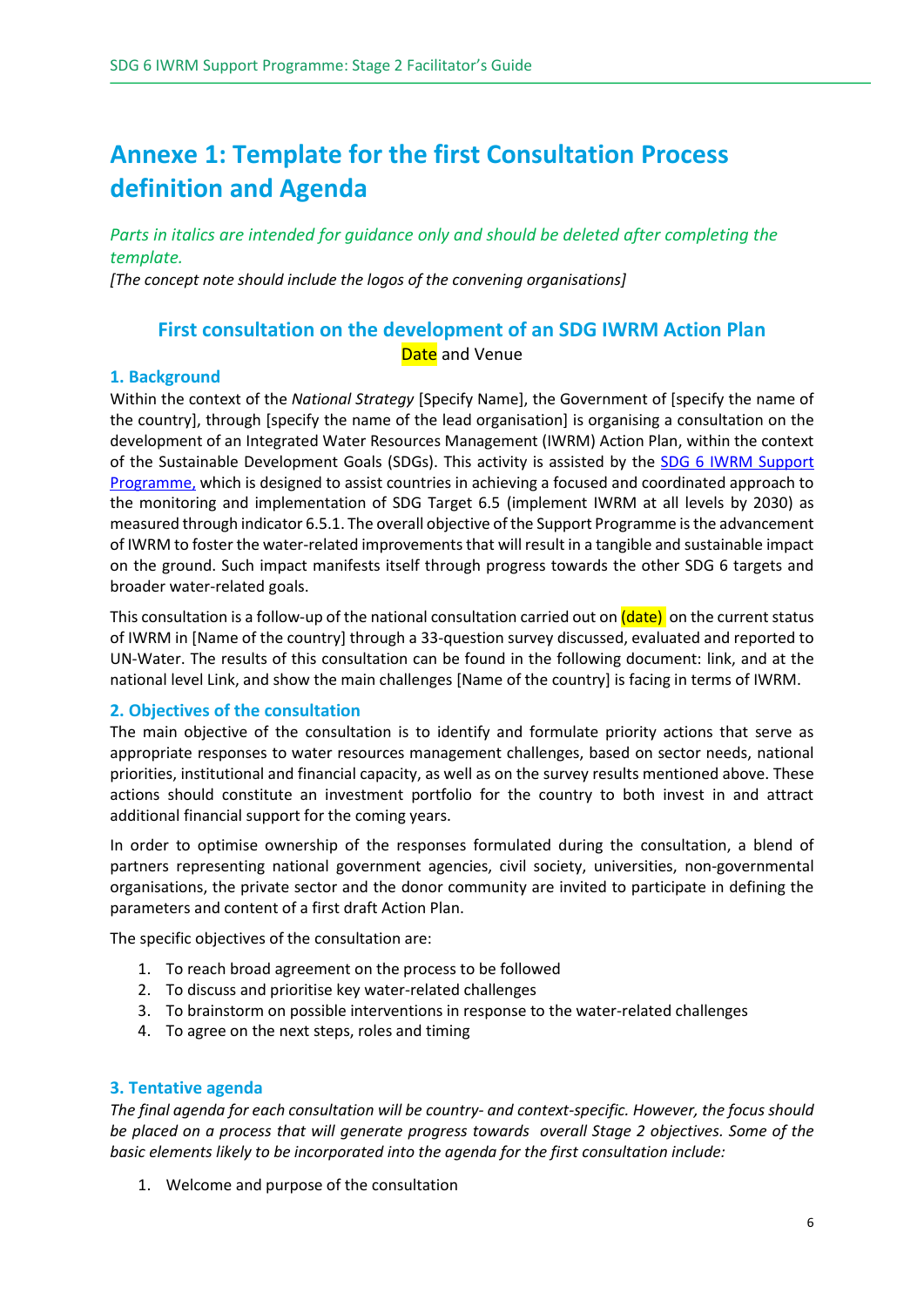- 2. Introductions
- 3. Agreement on the agenda
- 4. Introduction to the SDGs, SDG 6, SDG target 6.5 and indicator 6.5.1
- 5. Presentation of baseline document and key materials
- 6. Introduction to the Action Plan outline, main points of note, and process for adoption as a national priority IWRM Action Plan
- 7. Discussion and prioritisation of key water-related challenges
- 8. Brainstorming on possible interventions, capturing all ideas
- 8. Agreement as far as possible on the above
- 9. Agreement on a process, including actions, roles and timing, for the adoption of the IWRM Action Plan

*The agenda for the second workshop will be dependent on the process defined during the first workshop. It is, however, expected to focus on advancing the work accomplished by the task force following the first consultation, refine the prioritisation of interventions, review the presentation of the draft Action Plan, and discuss the next steps.*